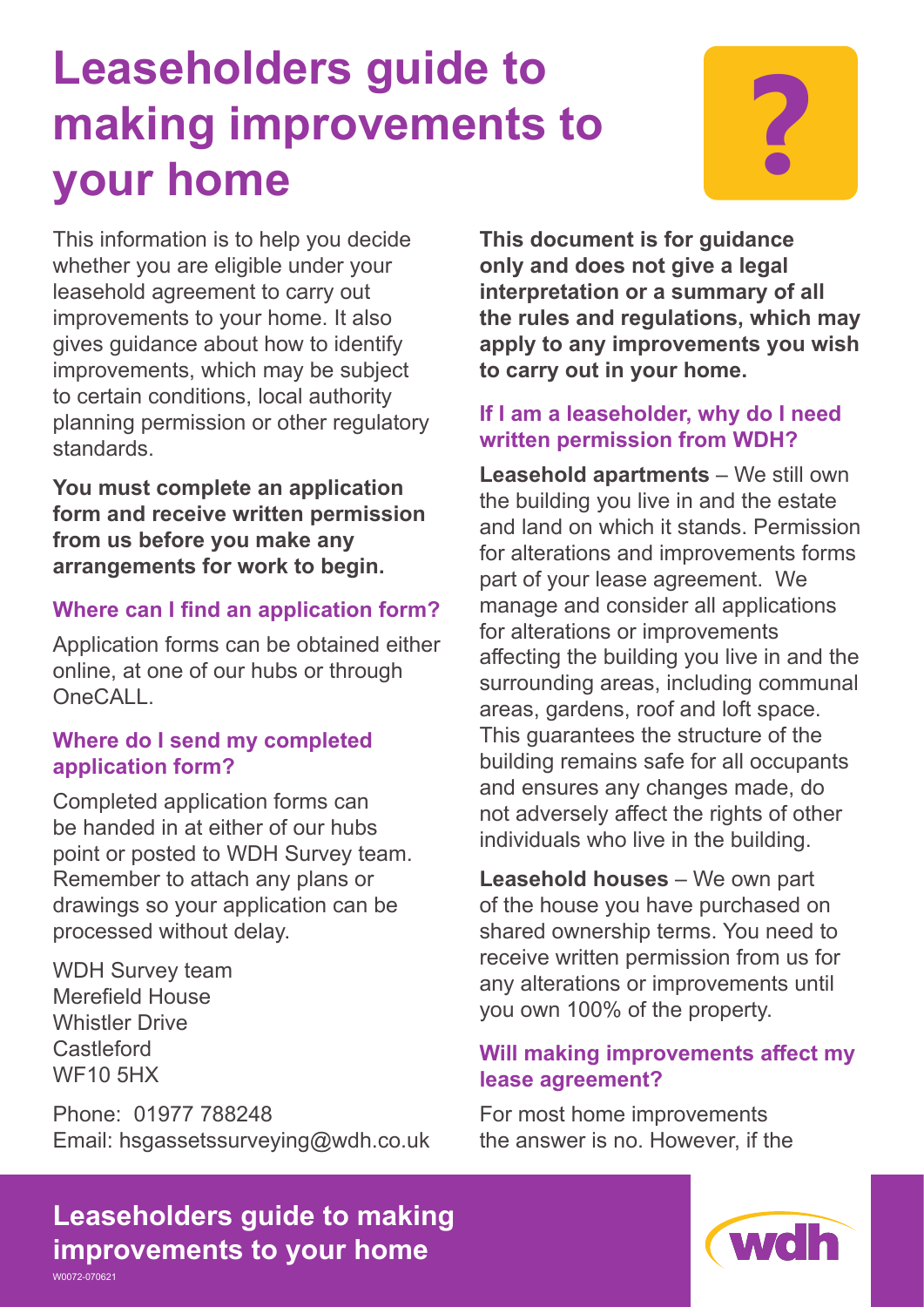improvements are major ones, this may affect your lease. Any legal costs incurred to make the necessary changes will be your responsibility. We will advise you if this is the case and the costs involved before your application is processed any further.

If the alterations are significant, you may also need the permission of the bank or building society who lent you the money to buy your home.

## **Will there be any costs I have to pay when applying to make improvements to my home?**

Yes, there is a standard administration fee of £30 inclusive of VAT to cover the cost of processing your application. This needs paying before we can deal with your request.

In a few exceptional cases, the improvements may need your lease agreement to be updated, the plans of the property amended, or additional work to amend your current service charges. If this is the case, we will advise you what the costs will be, so you can decide if you still wish to continue. Such costs would need to be paid before written permission for the works will be granted.

## **What if I have already carried out improvements without first receiving written permission?**

If you carry out improvements without our written permission, there is a charge of £72 inclusive of VAT to apply for approval retrospectively. You will need to apply for approval for the unauthorised work immediately. You are breaking the terms of your lease if you do work without our permission. Any costs incurred to provide retrospective authorisation would be your responsibility to pay until permission is granted.

If you cannot prove you have received written permission from us for any improvements or alterations you have carried out, this may affect any future sale of your lease.

## **How do I make a payment?**

Payments can be made by:

- cheque made payable to Wakefield and District Housing Limited and returned with your application form to the WDH Survey team; and
- using a credit or debit card, by phoning OneCALL on 0345 8 507 507, or over the counter at our hubs in Wakefield or **Pontefract**

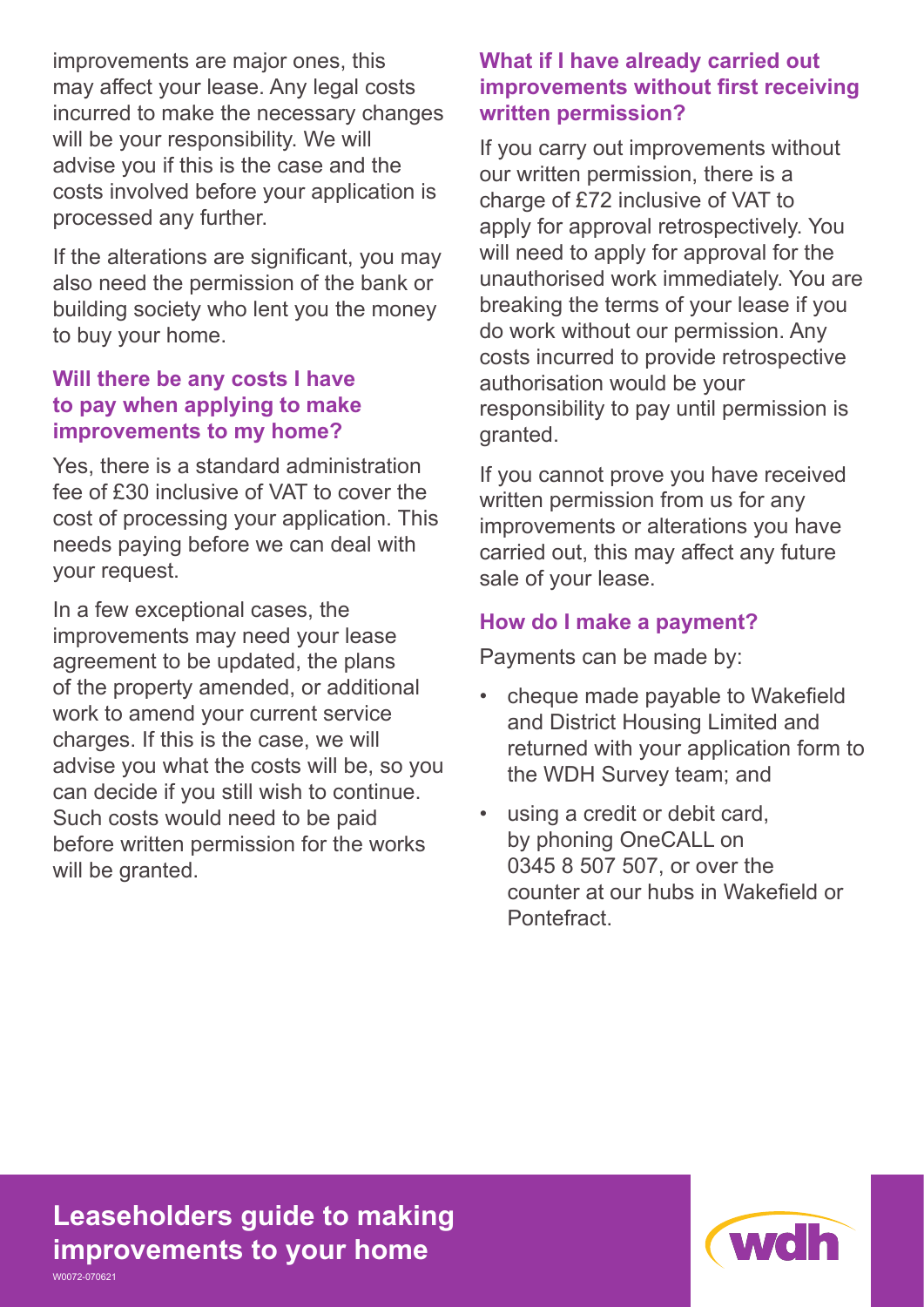**What improvements need planning permission and / or building control approval?** 

The following 'Summary guide to improvements and alterations' gives you a general idea of the improvements which need planning or building permission from Wakefield Council, , or your local authority, if you live outside the Wakefield district.

Once you have received our permission for your improvement, it is your responsibility to get any formal planning permission and / or building regulations approval from your local authority, or any other permission you may need before you start the work.

**Leaseholders guide to making improvements to your home** W0072-070621

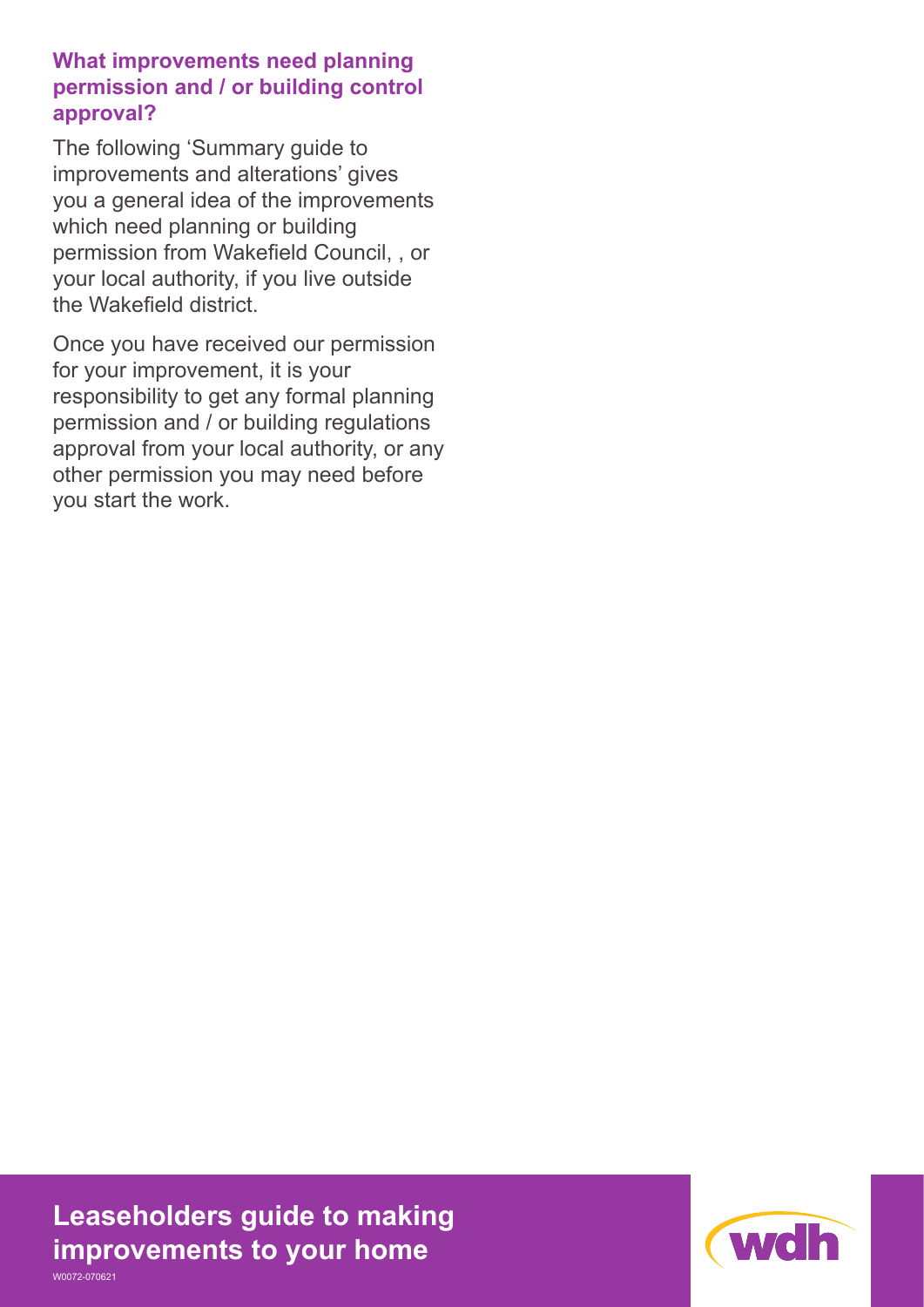|                                                                                         | <b>WDH</b><br>permission                                                                                                                                                                                                                                                                     | <b>Planning</b><br>permission | <b>Building</b><br>regulations | <b>CA</b>    | <b>BR</b>      |
|-----------------------------------------------------------------------------------------|----------------------------------------------------------------------------------------------------------------------------------------------------------------------------------------------------------------------------------------------------------------------------------------------|-------------------------------|--------------------------------|--------------|----------------|
| Building a porch                                                                        | $\checkmark$                                                                                                                                                                                                                                                                                 | $\checkmark$                  | $\checkmark$                   |              |                |
| Making a through lounge                                                                 | $\checkmark$                                                                                                                                                                                                                                                                                 | ×                             | $\checkmark$                   | $\checkmark$ |                |
| Removal of internal walls                                                               | $\checkmark$                                                                                                                                                                                                                                                                                 | ×                             | $\checkmark$                   | $\checkmark$ |                |
| Renewing bannisters                                                                     | $\checkmark$                                                                                                                                                                                                                                                                                 | ×                             | $\checkmark$                   |              |                |
| Putting in central heating                                                              | $\checkmark$                                                                                                                                                                                                                                                                                 | ×                             | $\checkmark$                   |              |                |
| Fitting a new bathroom suite                                                            | $x^*$                                                                                                                                                                                                                                                                                        | ×                             | $\checkmark$                   |              | $\checkmark$ 1 |
| Fitting new kitchen units                                                               | $x^*$                                                                                                                                                                                                                                                                                        | ×                             | $\checkmark$                   |              |                |
| Re-arranging kitchen units                                                              | $x^*$                                                                                                                                                                                                                                                                                        | ×                             | $\checkmark$                   |              |                |
| External painting of woodwork                                                           | $\checkmark$                                                                                                                                                                                                                                                                                 | ×                             | $\pmb{\times}$                 | $\checkmark$ |                |
| External painting of render / pebbledash                                                | $\checkmark$                                                                                                                                                                                                                                                                                 | ×                             | ×                              | $\checkmark$ |                |
| <b>Fitting new windows</b>                                                              | $\checkmark$                                                                                                                                                                                                                                                                                 | ×                             | $\checkmark$                   | $\checkmark$ |                |
| External door / storm doors / patio doors                                               | $\checkmark$                                                                                                                                                                                                                                                                                 | ×                             | $\checkmark$                   | $\checkmark$ |                |
| Rewiring                                                                                | $\checkmark$                                                                                                                                                                                                                                                                                 | $\pmb{\times}$                | $\checkmark$                   |              |                |
| New sockets / wall lights                                                               | $\checkmark$                                                                                                                                                                                                                                                                                 | ×                             | $\checkmark$                   |              | $\check{2}$    |
| Additional electric sockets / cooker panel                                              | $\checkmark$                                                                                                                                                                                                                                                                                 | $\pmb{\times}$                | $\checkmark$                   |              |                |
| Wall lights / external lighting / intruder alarm                                        | $\checkmark$                                                                                                                                                                                                                                                                                 | ×                             | $\checkmark$                   | $\checkmark$ |                |
| <b>Extractor fan</b>                                                                    | $\checkmark$                                                                                                                                                                                                                                                                                 | ×                             | $\checkmark$                   | $\checkmark$ |                |
| Plumbing in a washing machine                                                           | $\checkmark$                                                                                                                                                                                                                                                                                 | ×                             | $\checkmark$                   |              | $\sqrt{3}$     |
| Citizen Band (CB) aerial                                                                | $\checkmark$                                                                                                                                                                                                                                                                                 | $\checkmark$                  | $\pmb{\times}$                 |              |                |
| Parking space for a car (designated WDH<br>plot or site only will be considered)        | $\checkmark$                                                                                                                                                                                                                                                                                 | $\checkmark$                  | $\pmb{\times}$                 |              |                |
| Build a garage (designated WDH plot or site<br>only will be considered)                 | $\checkmark$                                                                                                                                                                                                                                                                                 | $\checkmark$                  | $\checkmark$                   |              |                |
| Building ground floor extensions or erecting<br>a conservatory                          | Permission will not be granted as the land it is built<br>on and the building it takes support from do not form<br>part of your lease agreement.                                                                                                                                             |                               |                                |              |                |
| Fencing off open plan / communal areas /<br>erecting a garden shed / greenhouse         | Permission will not be granted to a leaseholder to<br>have exclusive rights over a piece of land that others<br>already have a right over.                                                                                                                                                   |                               |                                |              |                |
| Parking vehicles, creating a hard standing<br>or building a garage within the curtilage | Permission will not be granted to one leaseholder<br>to park vehicles, create hard standings or build<br>a garage on land within the curtilage, due to the<br>communal rights of all occupants within the building.<br>Only applications relating to WDH garage plots will<br>be considered. |                               |                                |              |                |
| Installations within loft area                                                          | Permission will not be granted to board out the loft<br>space or for any appliance such as a central heating<br>boiler or water heater to be fitted within the loft area<br>above a leasehold flat as this is not a designated part<br>of the leasehold agreement.                           |                               |                                |              |                |

# **Summary guide to improvements and alterations**

**Key**

\*WDH permission is not needed if there are no alterations to existing pipe work or circuitry.

- **CA** If in a conservation area, contact with local authority Planning Department is required.<br>**BR** Building requiations are not required if: Building regulations are not required if:
	- - 1. like for like with same drainage. If any alterations, contact required with the local authority.
		- 2. like for like. If completely new and new locations, contact required with the local authority.
		- 3. like for like with same drainage. If new drainage, contact required with the local authority.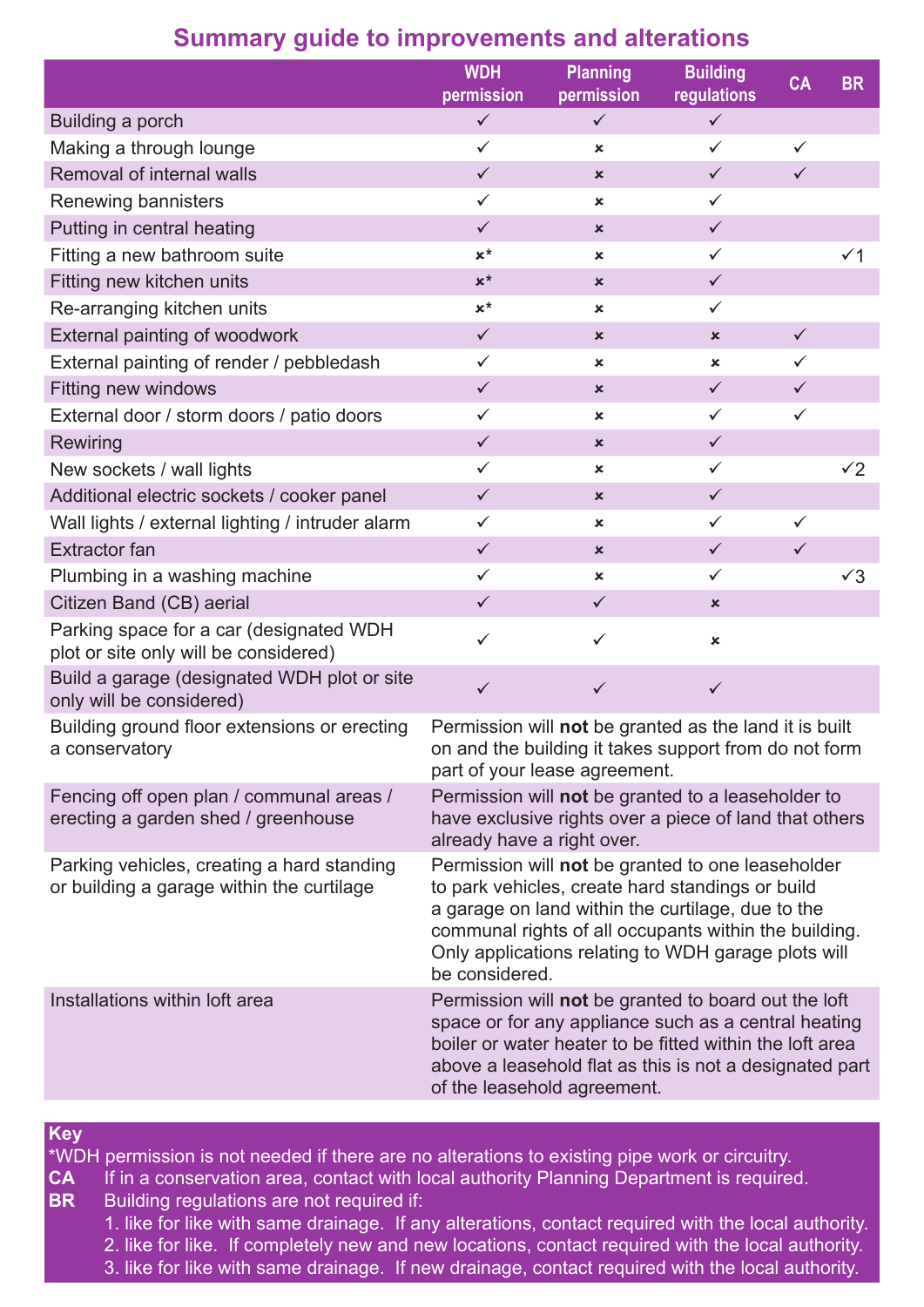## **What types of improvements are likely to be refused permission?**

All applications for improvements are assessed on their individual merit. However, we would not permit any improvements or alterations which may:

- adversely affect or impact on our, your neighbours' or your neighbours' property;
- affect any part of the building which is not designated as part of your leasehold agreement;
- affect the structure of the building; or
- affect the use of communal areas or facilities.

We will not unreasonably refuse permission for improvements, but we may impose conditions which will apply to granting permission. Any conditions will be clearly identified in the letter you will receive and they must be adhered to. Failure to do so will be considered a breach by you of your obligations under your lease agreement.

#### **Why do I have to submit certificates for gas, electrical, fire compartmentation and asbestos work?**

For your own safety, work of this nature must be done in line with current regulations.

**Gas work** – This work must be completed by a tradesperson who is registered on the Gas Safe Register, they must also be registered with the current gas registration body for the United Kingdom

**Electrical work** - The work must be completed by a tradesperson who is qualified to IEE Wiring Regulations 18th Edition and must be a member of a government approved competency scheme, such as NICEIC (National Inspection Council for Electrical Installation Contracting) or NAPIT (National Association of Professional Inspectors and Testers).

**Fire Compartmentation work** - Where any work being done in your home requires certification relating to fire you must ensure this is provided by a competent person or organisation who hold the relevant qualifications and registration with one of the governing bodies.

**Asbestos work** - To do this work you will be required to use a qualified and competent asbestos removal contractor, who will be required to work to the requirements of Control of Asbestos Regulations 2012.

The tradesperson, in all instances, will provide you with the appropriate certificates for the work. The original certificates must be sent to us so a copy can be taken. We will then return the original certificates back to you. If you do not send the certificates, we will send out an engineer to inspect the work that has been carried out and issue the appropriate certification. The full cost of this service and any payment for associated repairs or alterations will be your responsibility.

# **Leaseholders guide to making improvements to your home** W0072-070621

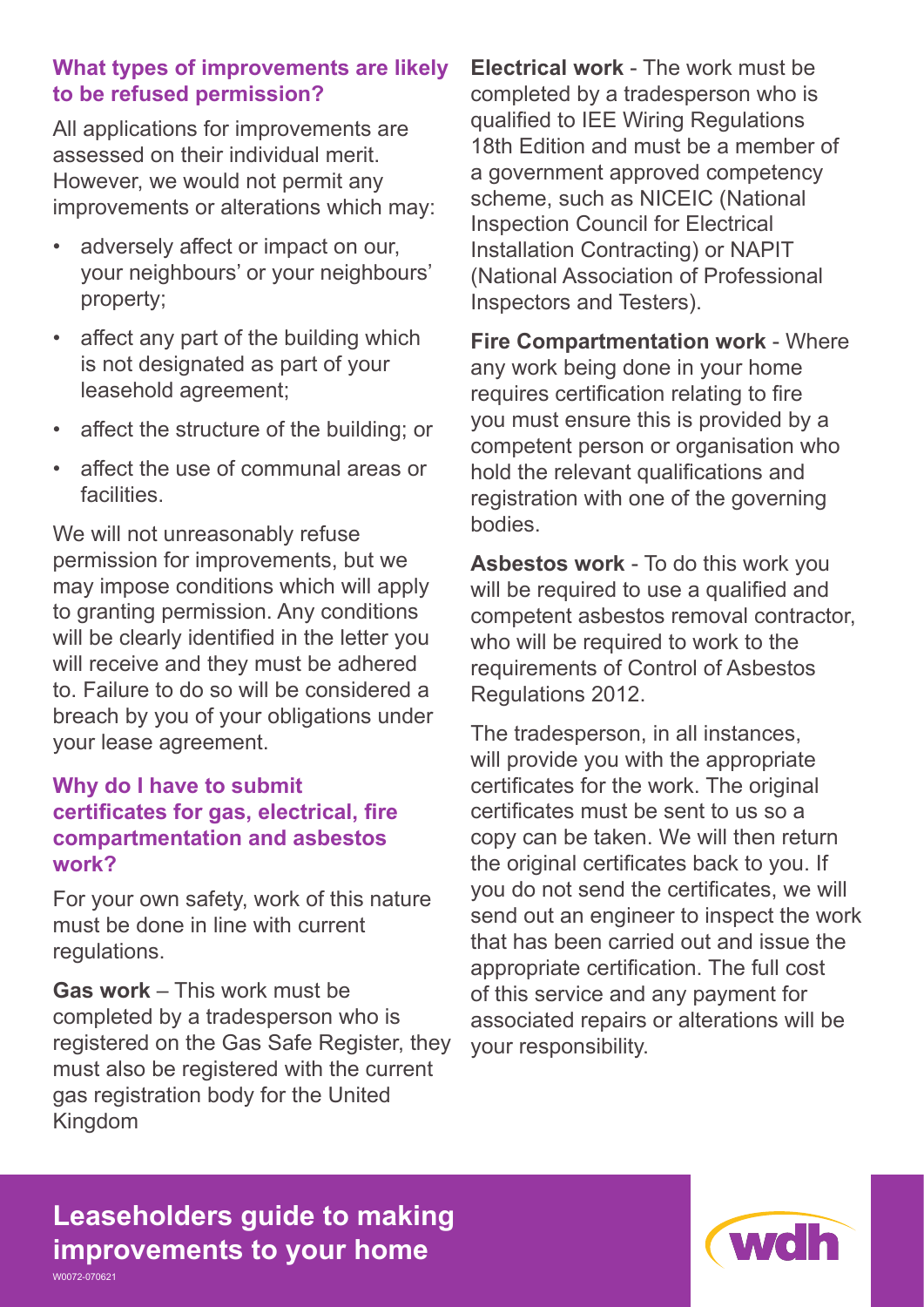## **What is the decision process?**

Our Survey team will assess your application once it has been received. We will try to let you know our decision within 20 working days. If we need further information or have to visit your home to check the work you want to do, this may cause a delay. We will contact you to arrange a time to visit, if necessary.

You will receive a letter informing you of the decision made following your application for alterations or improvements. The permission letter is only valid for three months. If you fail to carry out the work and return the 'Notification of completion' form (contained within the permission letter) within three months. 'Target Expired' letter will be sent and . a visit to your home will be completed to clarify this. Failure to commence within three months the application will be cancelled. If you wish to proceed with the alteration or improvement in the future you will have to apply again.

## **What do I do when I have completed my improvement?**

When the work you have received permission for is completed, you must return the 'Notification of completion form' with any gas, electrical, fire compartmentation and asbestos certificates you have been given. When we receive these, the surveyor will come to your home to inspect the work that has been carried out and make sure it complies with any conditions stipulated in the granting of permission.

If the final inspection reveals any faults or that the work has not been carried out under the conditions stipulated by us, you will receive a letter telling you the work you still need to do. This work must be completed within the timeframe set out in the 'Further Works' letter.

If everything is satisfactory you will receive a 'Certificate of acceptance'. This acknowledges that all the work has been carried out to our satisfaction. The surveyor will send this out to you within five working days of the final inspection.

If the work is not completed, this would put you in breach of your lease agreement and we may carry out the work and recharge you.

## **Do I have the right of appeal against the decision?**

If you are unhappy with the outcome of your application, you have the right to appeal within 28 days of the date of the letter. You must do so in writing to the survey manager giving the reasons for your appeal.

Requests to escalate to appeal may not be considered if:

- you cannot provide a valid reason(s) why this requires further consideration;
- approval cannot be provided as it is outside our control; or
- it has been shown that we have complied with, or followed our approved policies and procedures.

You will receive a response within 20 working days from receipt of your appeal letter.